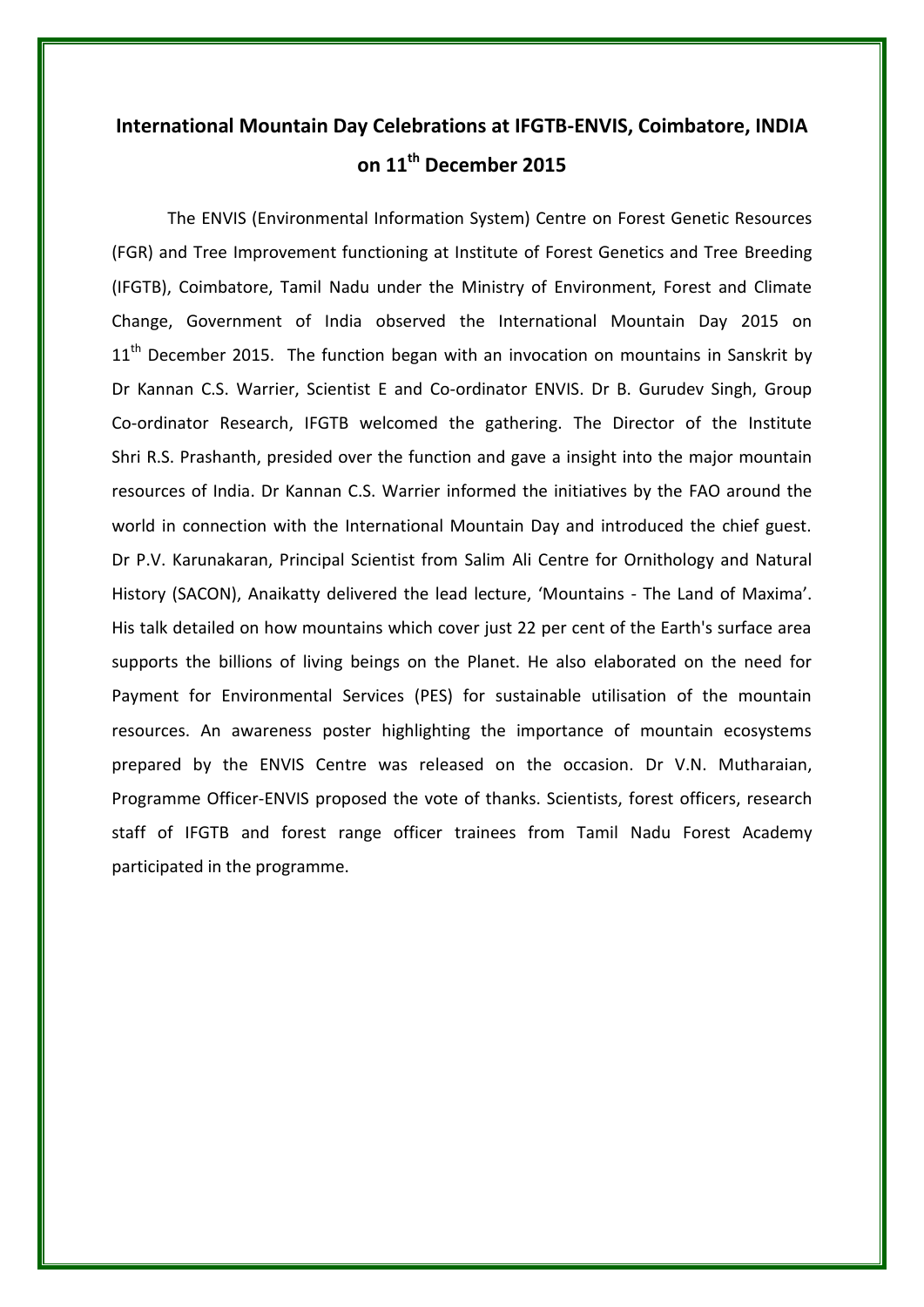

**Invocation on Mountains by Dr Kannan C.S. Warrier, Coordinator- ENVIS**



**Presidential address by Shri R.S. Prashanth, IFS, Director – IFGTB**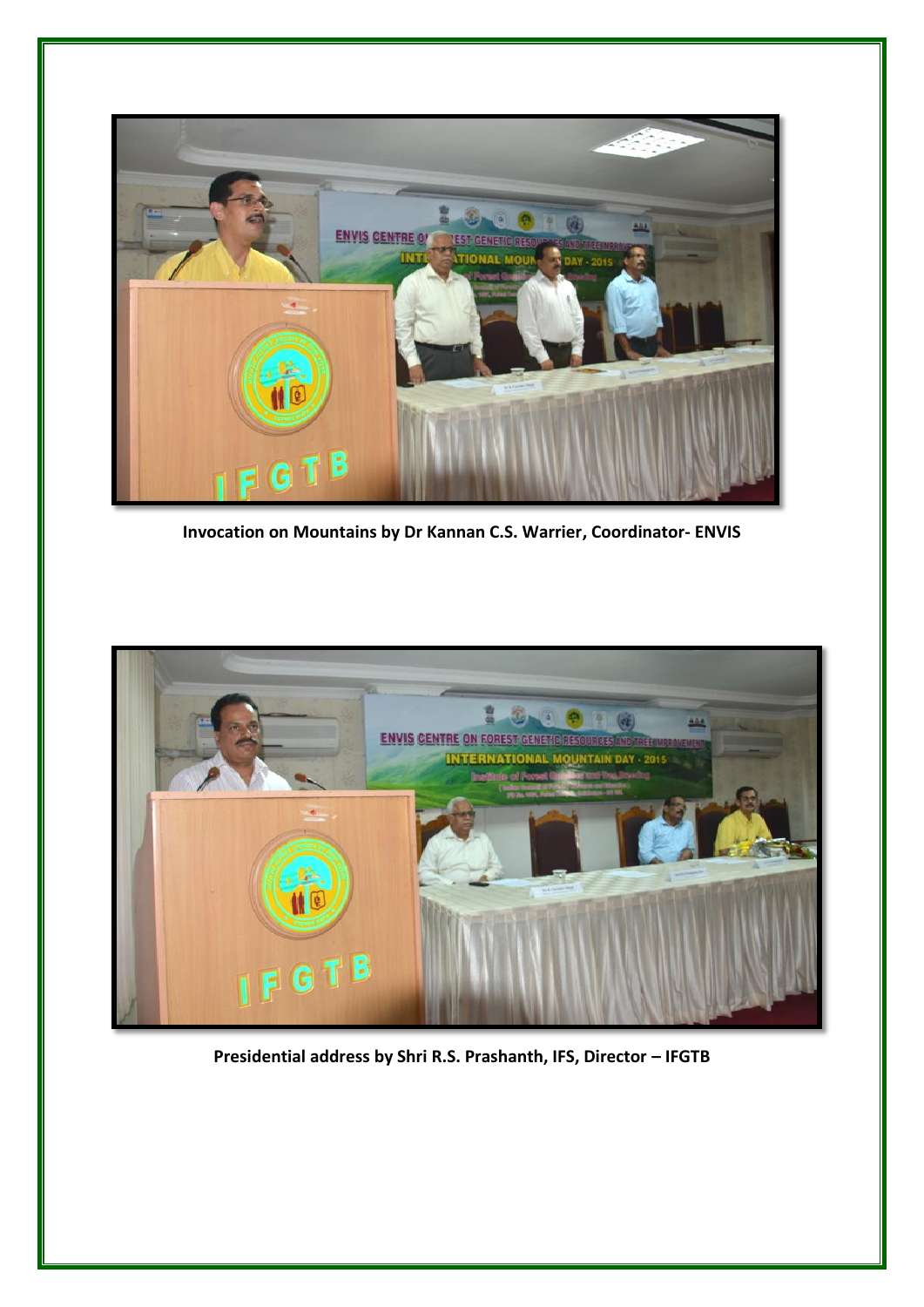

**Release of awareness poster on International Mountain Day 2015**



**Introduction of the chief guest by Dr Kannan C.S. Warrier, Co-ordinator ENVIS**